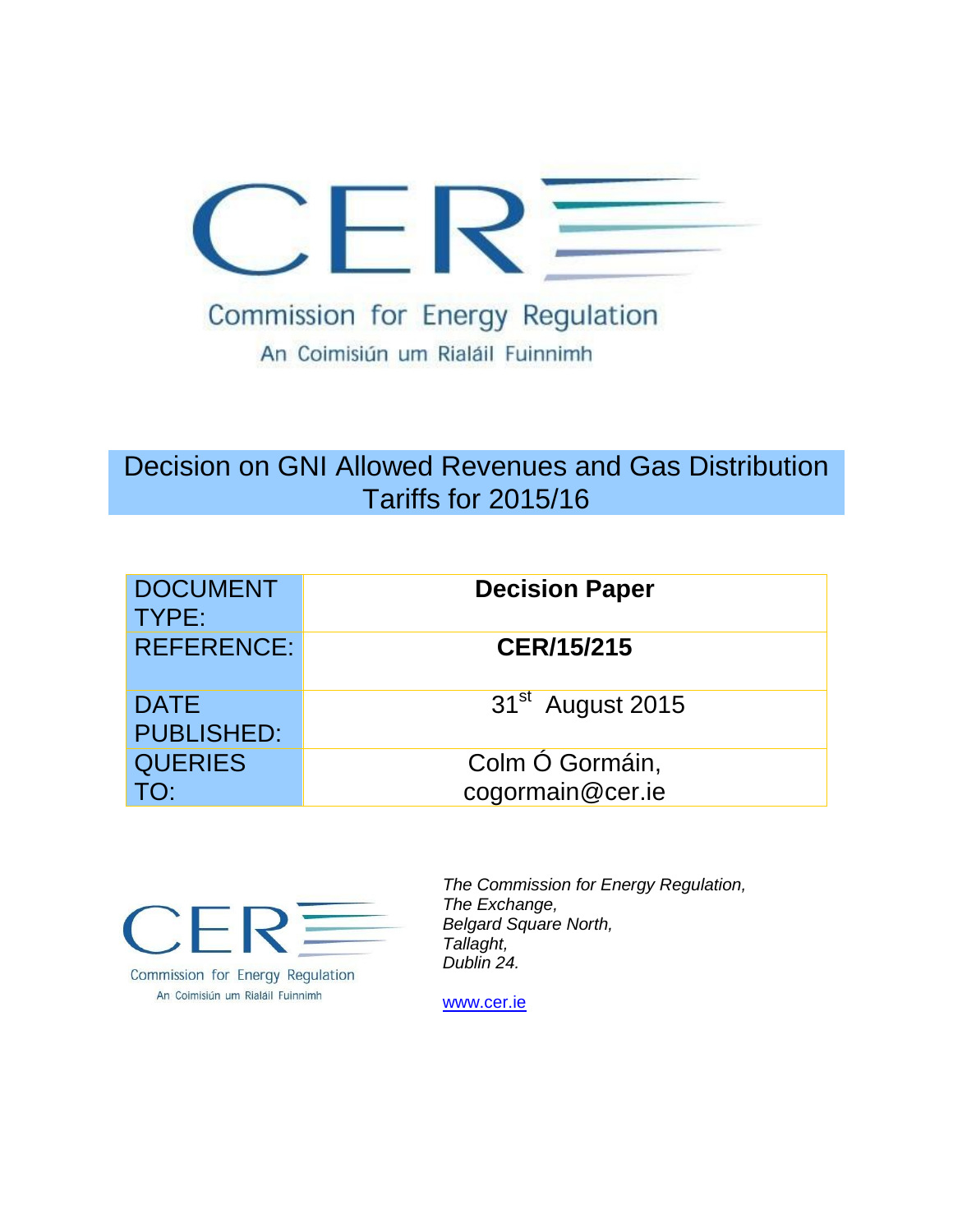### **Abstract:**

This paper sets out the decision of the Commission for Energy Regulation (CER) in relation to Gas Networks Ireland (GNI) Allowed Revenues and Gas Distribution Tariffs for the Gas Year 1<sup>st</sup> October  $2015$  to  $30<sup>th</sup>$  September 2016.

Overall, weighted Distribution tariffs have increased in nominal terms by 3.3%.

### **Related Documents:**

[Decision on October 2012 to September 2017 Distribution revenue for Bord Gáis](http://www.cer.ie/docs/000404/cer12194.pdf)  **[Networks](http://www.cer.ie/docs/000404/cer12194.pdf)** 

[Decision on BGN Allowed Revenues and Gas Distribution Tariffs for 2014/15](file:///C:/Users/cogormain/AppData/Local/Hewlett-Packard/HP%20TRIM/TEMP/HPTRIM.3452/D%2014%2017369%20%20140814%20Distribution%20Tariffs%20Decision.DOCX)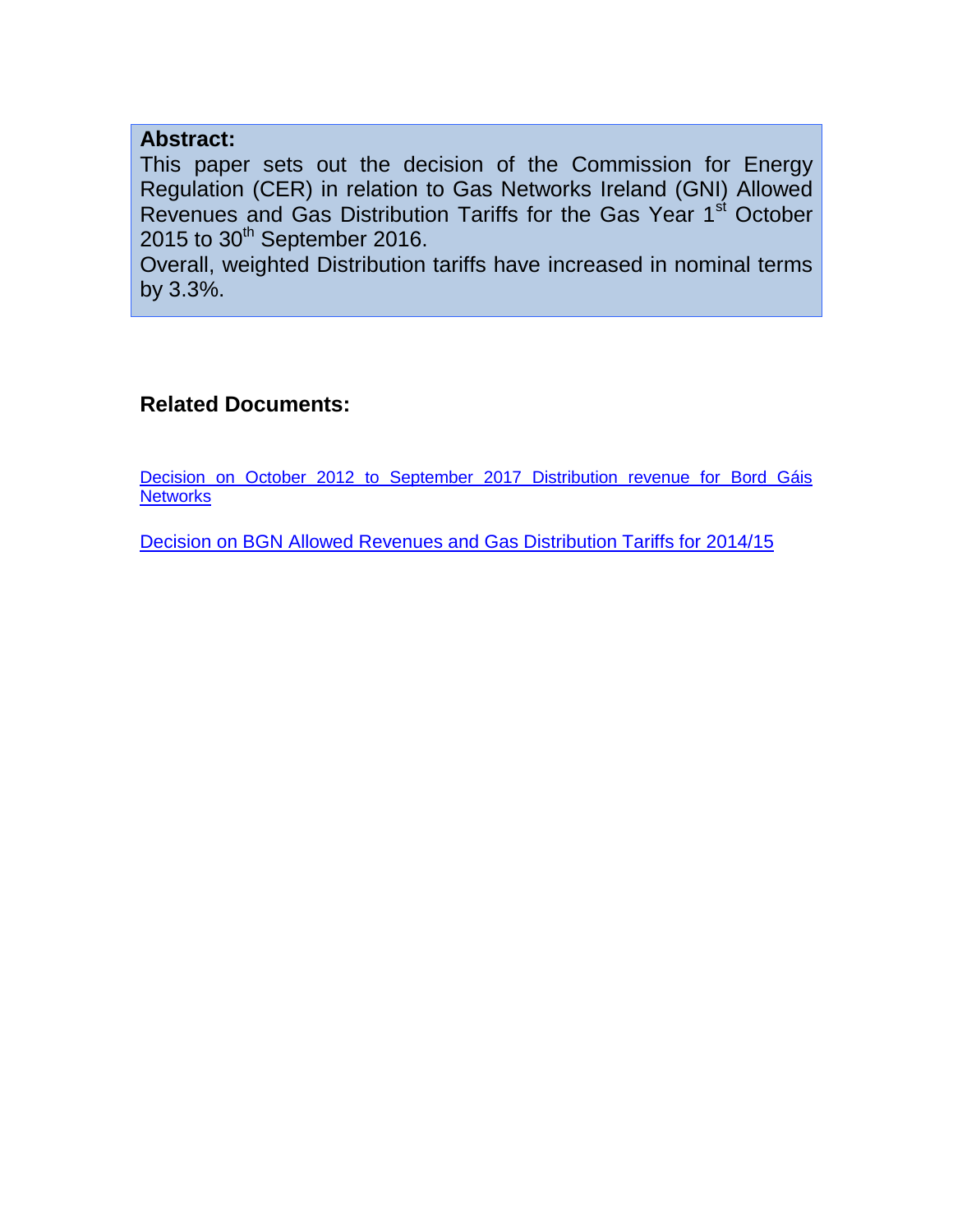# **1.0 Introduction**

## **1.1. The Commission for Energy Regulation**

The Commission for Energy Regulation (CER) is the independent body responsible for overseeing the regulation of Ireland's electricity and gas sectors. The CER was established and granted regulatory powers over the electricity market under the Electricity Regulation Act 1999. The Gas (Interim) (Regulation) Act 2002 expanded the CER's jurisdiction to include regulation of the natural gas market. The CER is working to ensure that consumers benefit from regulation and the introduction of competition in the energy sector.

## **1.2. Purpose of this Paper**

Under the Gas (Interim) (Regulation) Act, 2002, the CER is responsible for regulating charges in the natural gas market. Under Section 14 of that Act the CER may set the basis for charges for transporting gas through Distribution systems.

The purpose of this paper is to outline the CER's decision in relation to Gas Network Irelands (GNI) Allowed Revenues and gas Distribution tariffs for 2015/16. The calculation of Distribution tariffs is based on the GNI Price Control (CER/12/194) which established the allowed revenues that GNI may recover for the Distribution system over the five year period from October 2012 to September 2017.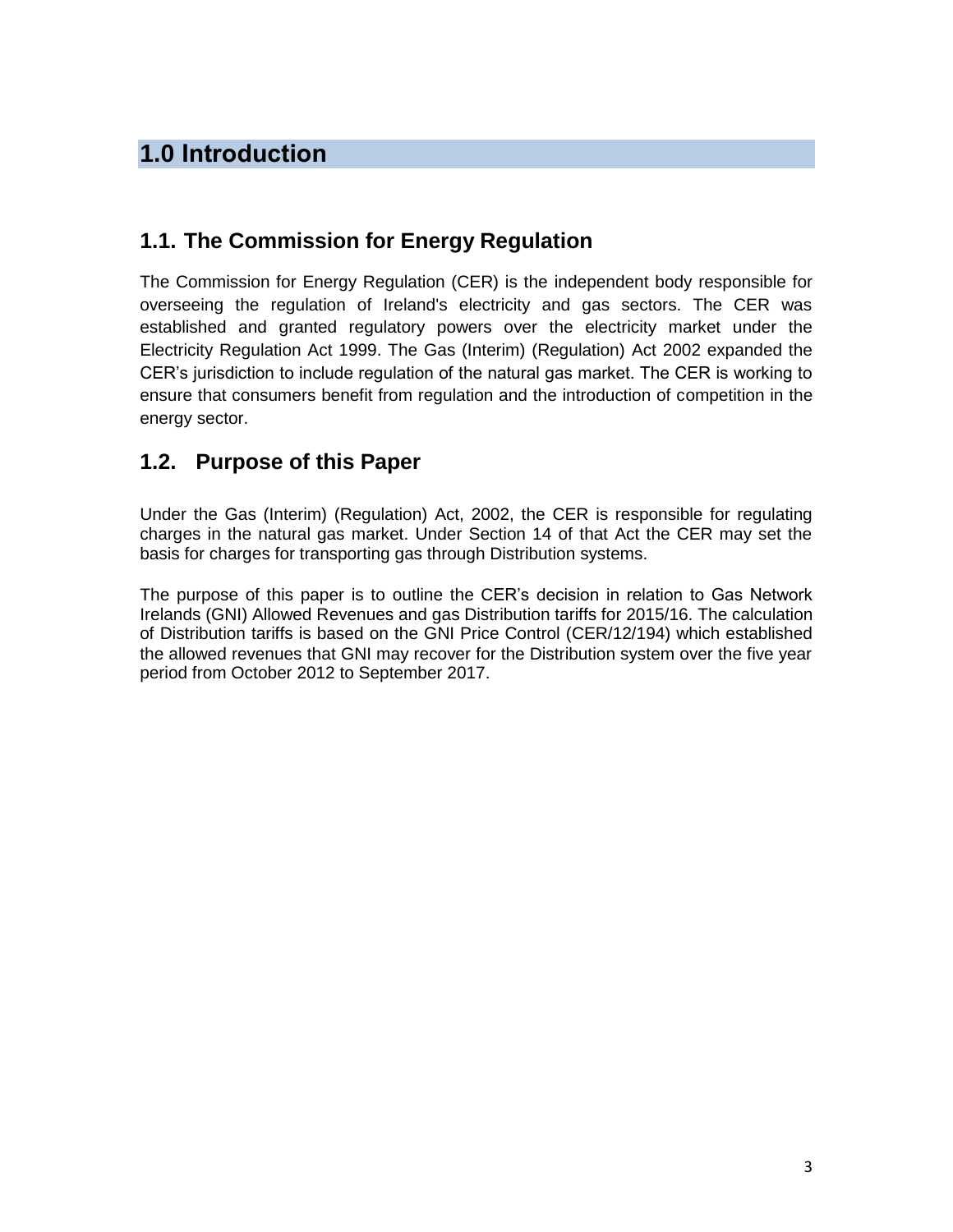# **2.0 Background**

In November 2012 the CER published its Decision Paper on Distribution revenue (CER/12/194). This paper allowed €996 million to be recovered for Distribution over the 5 year period, €392 million of this was allocated to Opex. The Allowed Revenues are subject to annual review when the tariffs are set. In August 2015 GNI submitted estimates of distribution tariffs for the forthcoming year. This included:

- Revised expected pass through costs for 2015/16,
- Allowance requests for items not included in the PC3 Decision
- Finalised pass through costs for 2013/14
- A WACC of 5.2%. This is the floor of the WACC range allowed in the PC3 Decision.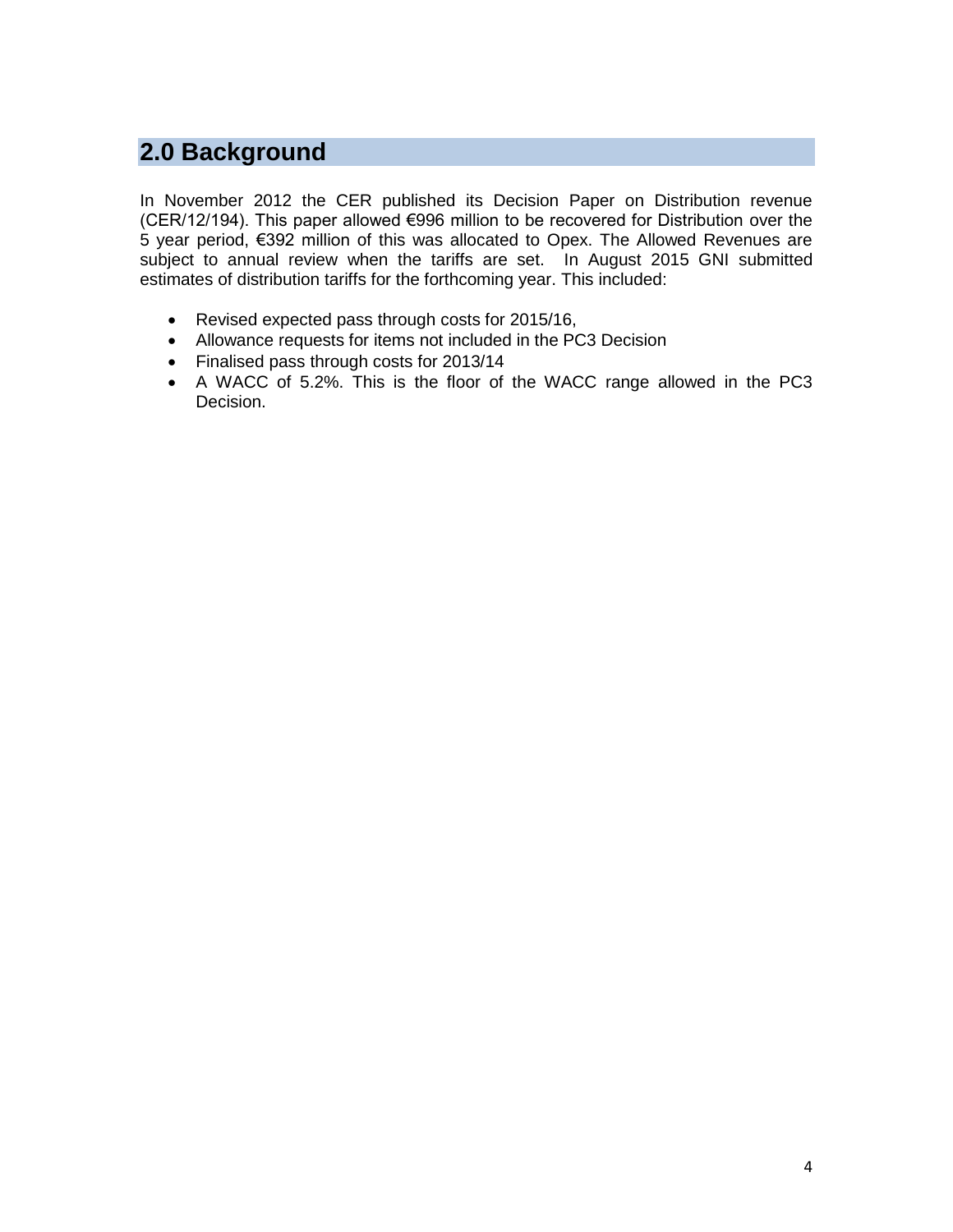## **3.0 Adjustments for Calculation of 2015/16 Tariffs**

#### **3.1. Revised pass-through items**

In addition to the revenues allowed in the Price Control each year GNI submits requests for items that are either considered "pass-through" or "extra-over". Pass though items are those for which at the time of the Price Control, the exact expenditure was not finalised. Extra over items are requests from GNI for items that were not anticipated in the Price Control.

Pass through costs have been updated for the coming year to reflect the following:

- 1. Higher than anticipated local authority rates
- 2. An increased allowance for Safety initiatives and an increase in the CER Levy.
- 3. A decrease in the forecast Shrinkage gas which is due to lower than forecast wholesale prices.

It should be noted that in previous years an allowance was made separately for Gaslink, as a separate legal entity from Bord Gáis Networks. As Gaslink has now been integrated into the Gas Networks Ireland business, a separate allowance is not required.

The table below shows the variance in the pass-through items for GNI against the forecast allowance in the Price Control.

| 2015/2016 Forecasts                    |                                                          |
|----------------------------------------|----------------------------------------------------------|
| <b>Pass through Cost</b><br>(Variance) | €m<br>(+indicates a higher allowance than<br><b>PC3)</b> |
|                                        |                                                          |
| Rates*                                 | 0.35                                                     |
| Safety**                               | 1.79                                                     |
| <b>CER Levy</b>                        | 0.40                                                     |
| Shrinkage                              | $-0.57$                                                  |
| <b>Total Variance</b>                  | $+1.97$                                                  |

#### **Table 3.1 pass-through items**

\* For rates 50% of the variance between the allowed costs in the Price Control and the updated estimates are passed through.

\*\* For Safety, 100% of the variance between the original allowance and the estimated cost is passed through. In year of close out, 50% of the variance between the estimated and actual price is passed through when the actual price is known.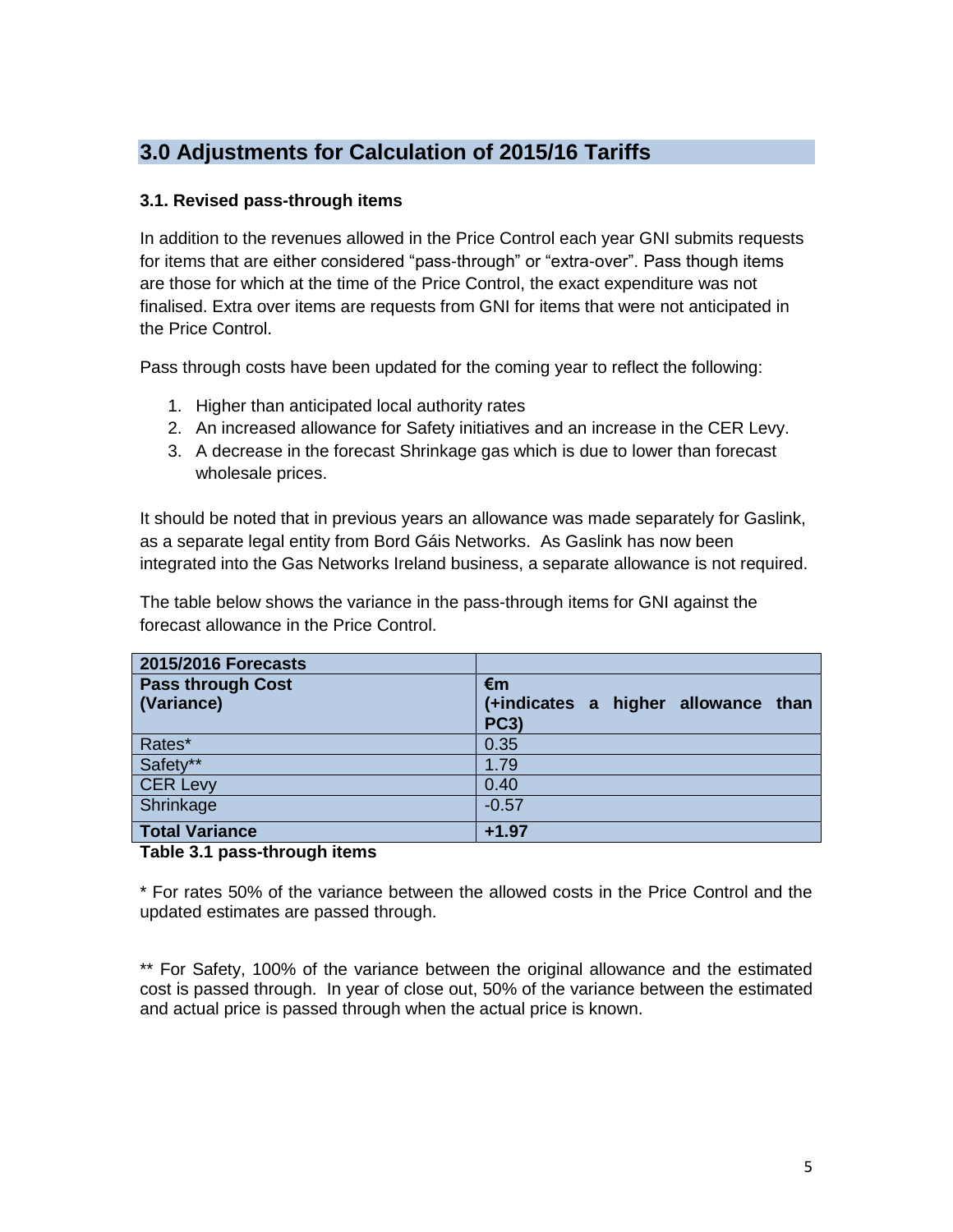#### **3.2. Items not finalised in the PC3 Decision**

In addition to pass-through items GNI have also submitted a request for additional items that were not identified in the Price Control. These are set out below.

|                               | <b>GNI Request</b> | <b>CER allowance</b>    |
|-------------------------------|--------------------|-------------------------|
| <b>Apprenticeship Scheme</b>  | €525,504           | $€300,364$ <sup>1</sup> |
| <b>Customer Capture trial</b> | €170,000           | €170,000                |

**Table 3.2 Extra-over items**

#### **3.2.1. Apprenticeship Scheme**

In 2014 GNI submitted proposals to CER for an apprenticeship programme, which began in January 2015 with an initial intake of 14 apprentices. GNI have requested an allowance of €2,102,016 for this programme of which 25% (€525,504) was requested in gas year 2015/16.

The CER has reviewed this programme and is supportive of the introduction of such a scheme to ensure the necessary technical skills to maintain the gas network are passed on. The CER has permitted an allowance of €300,364 for gas year 2015/16 which is reflective of the actual costs (including salary) in year one of the scheme.

As the apprenticeship programme will provide training across both the Transmission and Distribution systems the allowance will be recovered 50% from Transmission tariffs and 50% from Distribution tariffs.

#### **3.2.4 Customer capture trial**

 $\overline{a}$ 

When a new town is connected to the gas network a certain opex allowance is included for marketing. As part of the approval of the connection of Nenagh an allowance of €70,000 was allowed. Decreasing gas demand across the network puts upward pressure on tariffs, the effect of which can be dampened by maximising the number of homes and businesses connecting to the network.

GNI have conducted analysis which indicates that with an increased marketing spend of €170,000 the number of residential and business connections in Nenagh can be increased above the target level. The CER has approved this expenditure on the basis that an ex-post quantitative analysis will be conducted to assess whether this expenditure resulted in increased connections. If the CER views that the expenditure did not result in increased connections it may direct GNI to return, some or all of the increase in the allowance.

 $^1$  50% of this allowance will be recovered from Distribution Tariffs i.e. €150,182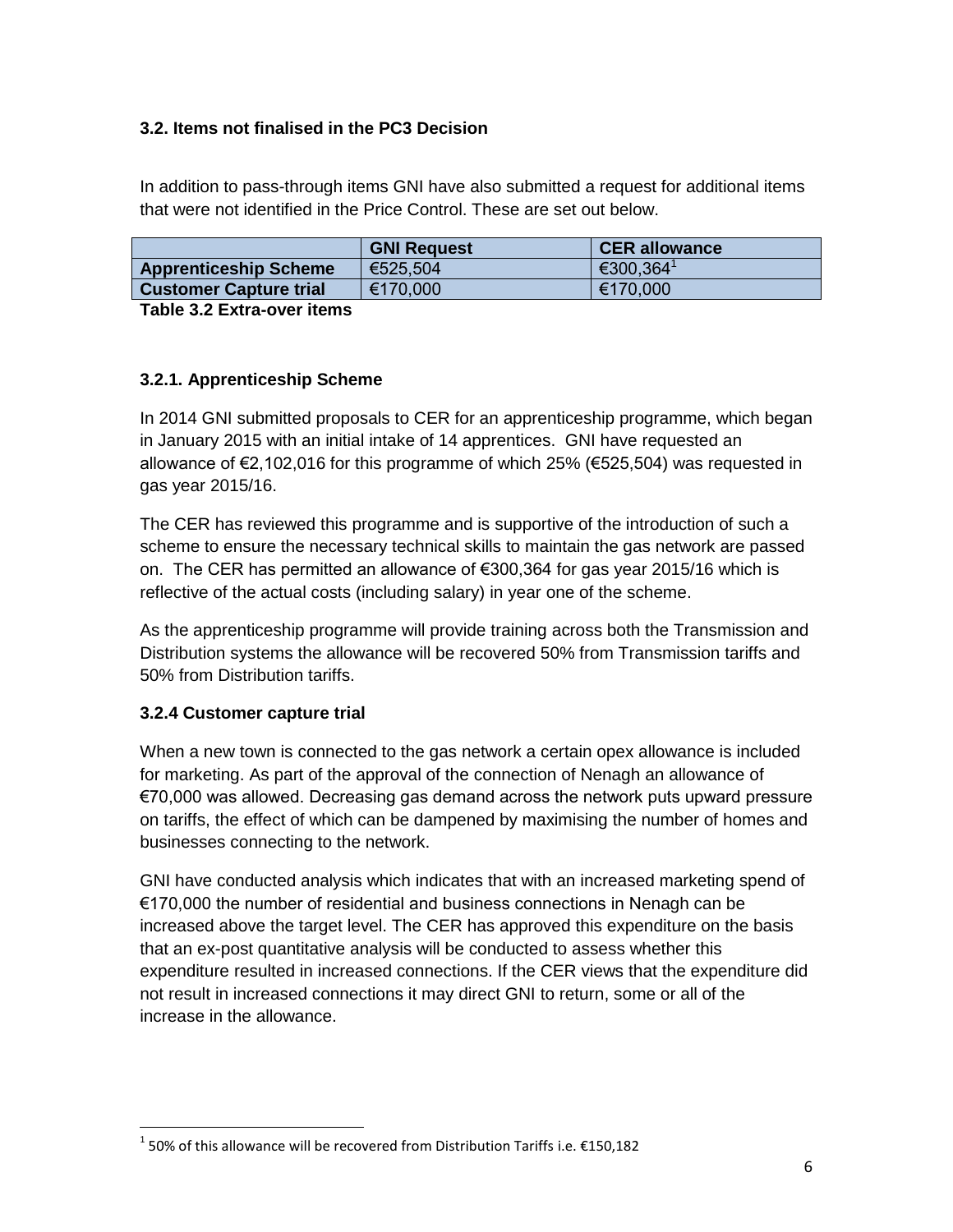### **4.0 2013/14 Correction Factor**

The application of a correction factor adjusts for the difference between actual revenues and pass-through costs versus the ex-ante projections for these items, which were forecast at the time of setting tariffs in August 2013.

For 2013/14 there was an under-recovery of €1.98m.This was due to milder than anticipated weather which resulted in lower than expected usage. Additionally, actual pass-through items are also corrected for.

In addition to the above, as part of the 2014/15 tariffs the CER decided that an overrecovery for 2012/13 of €5.63m would be given back over a three year period. Therefore, €2.05m over-recovery will be applied to the required revenues for 15/16. This has been profiled in an NPV neutral way to ensure that the true value of the overrecovery is given back in 2015/16.

The variance on the pass-through items is indicated below.

| 13/14 Actual Outturn                                     | Over/Under<br>recovery | $\epsilon$ m | Cumulative<br>additional<br>revenue<br>required<br>$\epsilon$ m |  |
|----------------------------------------------------------|------------------------|--------------|-----------------------------------------------------------------|--|
| Revenue<br>recovery<br>13/14                             | Under                  | $+1.98$      | $+1.98$                                                         |  |
| Rates                                                    | Over                   | $-0.68$      | $+1.30$                                                         |  |
| Safety                                                   | Over                   | $-0.25$      | $+1.05$                                                         |  |
| <b>CER Levy</b>                                          | Under                  | $+0.20$      | $+1.25$                                                         |  |
| Gas Shrinkage                                            | Under                  | $+0.10$      | $+1.35$                                                         |  |
| Gaslink                                                  | Over                   | $-0.05$      | $+1.30$                                                         |  |
| <b>Revenue Protection</b>                                | Over                   | $-0.29$      | $+1.01$                                                         |  |
| <b>Total 13/14</b><br>under<br>recovery                  |                        |              | $+1.01$                                                         |  |
| Interest rate Multiplier                                 |                        |              | 1.05                                                            |  |
| <b>Correction</b><br><b>Total</b><br><b>Factor 13/14</b> | Under                  |              | $+1.07$                                                         |  |
| 12/13 Revenue Over<br>recovery                           | Over                   |              | $-2.05$                                                         |  |
| <b>Correction</b><br>applied<br>to 15/16 tariffs         | Over                   |              | $-0.98$                                                         |  |

**Table 4.1 13/14 Corrections**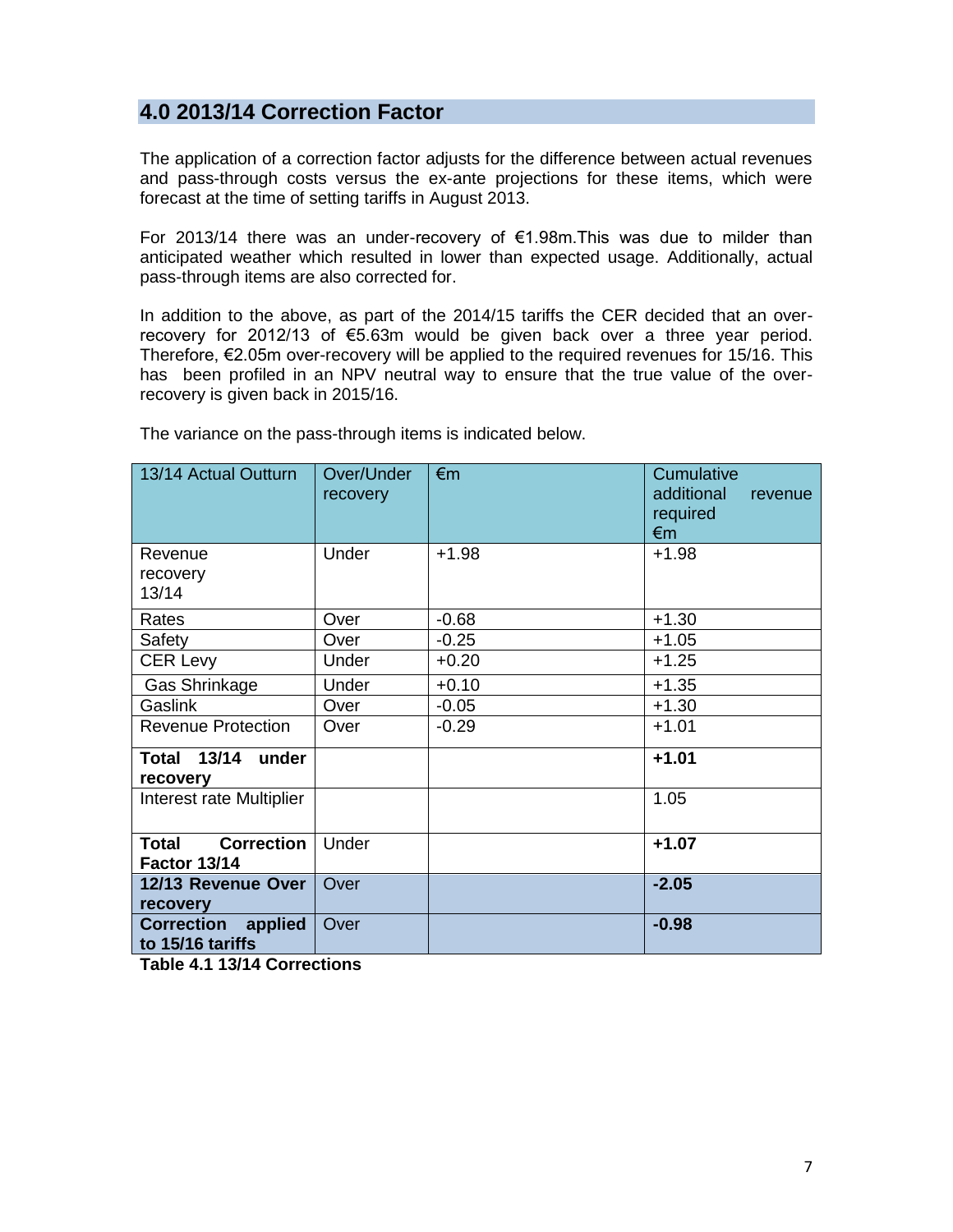## **5.0 Interest Rate Multiplier/Euribor Rates**

#### **5.1. Euribor Rates**

The Euribor rate plus 2% is applied where under/over recoveries are below 3% of the allowed revenues. Where an under/over recovery is above 3% of the allowed revenues then a Euribor plus 4% rates applies.

In the case of the 13/14 recovery the over-recovery is less than 3% and therefore the Euribor plus 2% rate will apply.

| Euribor 13/14 | 0.56% | Euribor $+2\%$ | 2.56% |
|---------------|-------|----------------|-------|
| Euribor 14/15 | 0.35% | Euribor $+2\%$ | 2.35% |

**Table 5.1 Euribor**

#### **5.2. Inflation**

At the time of setting the 13/14 tariffs an inflation rate of 4.05% was assumed for the allowed revenues of the Price Control which were set in 10/11 monies. This has been corrected to actual realised inflation of  $3.12\%$ <sup>2</sup> which is applied to close out the revenues for that year.

In setting the 15/16 tariffs an inflation rate of 0.95% is assumed for the time period from April 2015 to March 2016.

 $\overline{a}$ 

<sup>&</sup>lt;sup>2</sup> Source: Central Bank HICP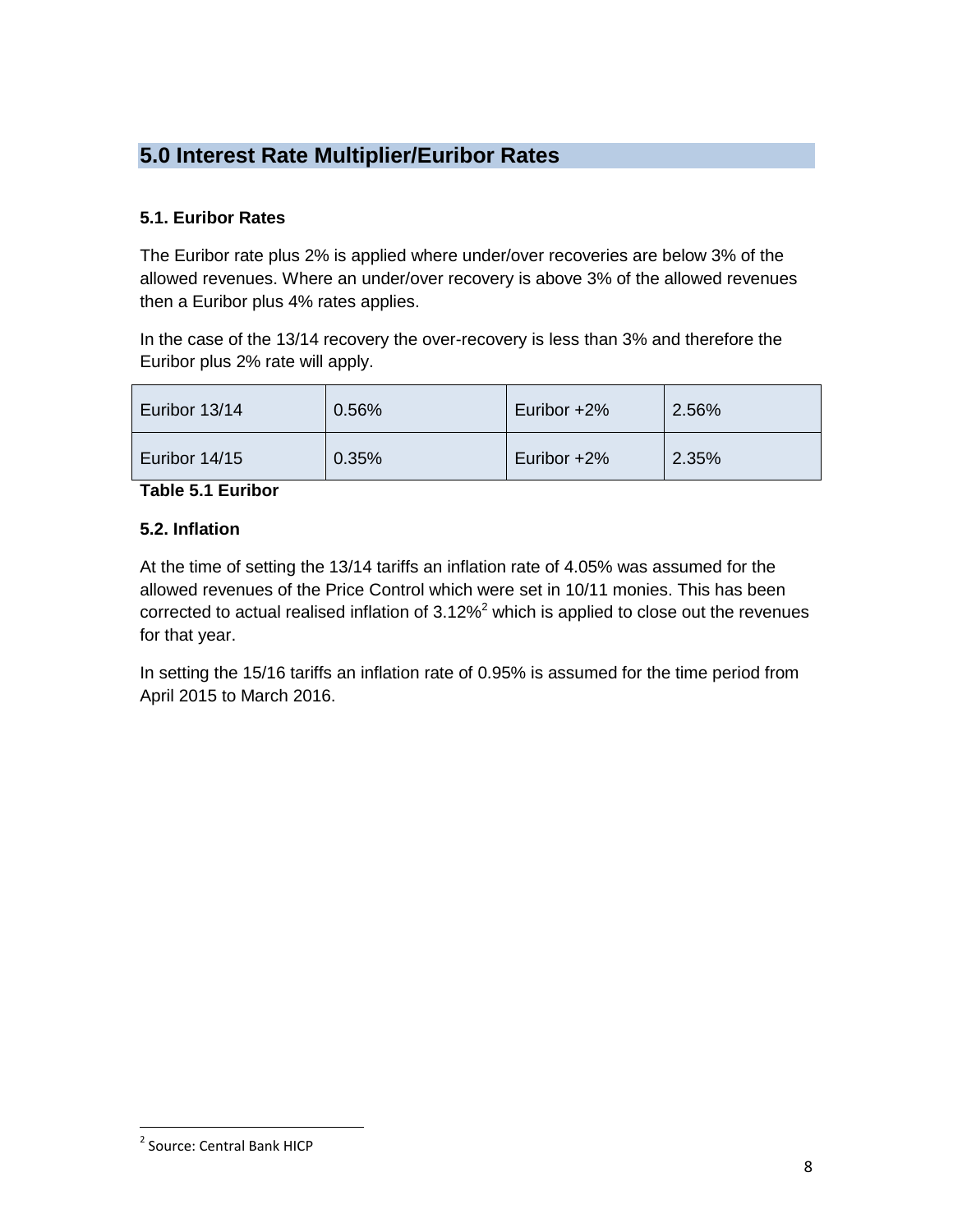### **6.0 Demand Projections**

For the PC3 period demand projections were estimated for each of the 5 years of the Price Control. The annual tariff setting process updates the forecasts.

The Commodity forecast haw increased which is due to strong underlying Industrial/Commercial (IC) growth and a number of new connections arising in 2015/16.

In general, capacity projections are based on the Supply Point Capacity (SPC) calculation. At an overall level the SPC for existing customers has reduced. Therefore, notwithstanding the growth evident in increased Commodity projections the expected peak day capacity bookings have been reduced. In essence, the customers are becoming less peaky.

The demand projections for capacity have decreased for Capacity and increased a small amount for Commodity.

| <b>GWh</b> |
|------------|
| 14,585     |
| 15.344     |
| $3.9\%$    |
|            |

**Table 6.1 Commodity Projections**

| Capacity (15/16)           | <b>GWh/per peak day</b> |
|----------------------------|-------------------------|
| PC3 Projections            | 117.18                  |
| <b>Current Projections</b> | 113.58                  |
| % Change                   | -2.6%                   |

**Table 6.2 Capacity Projections**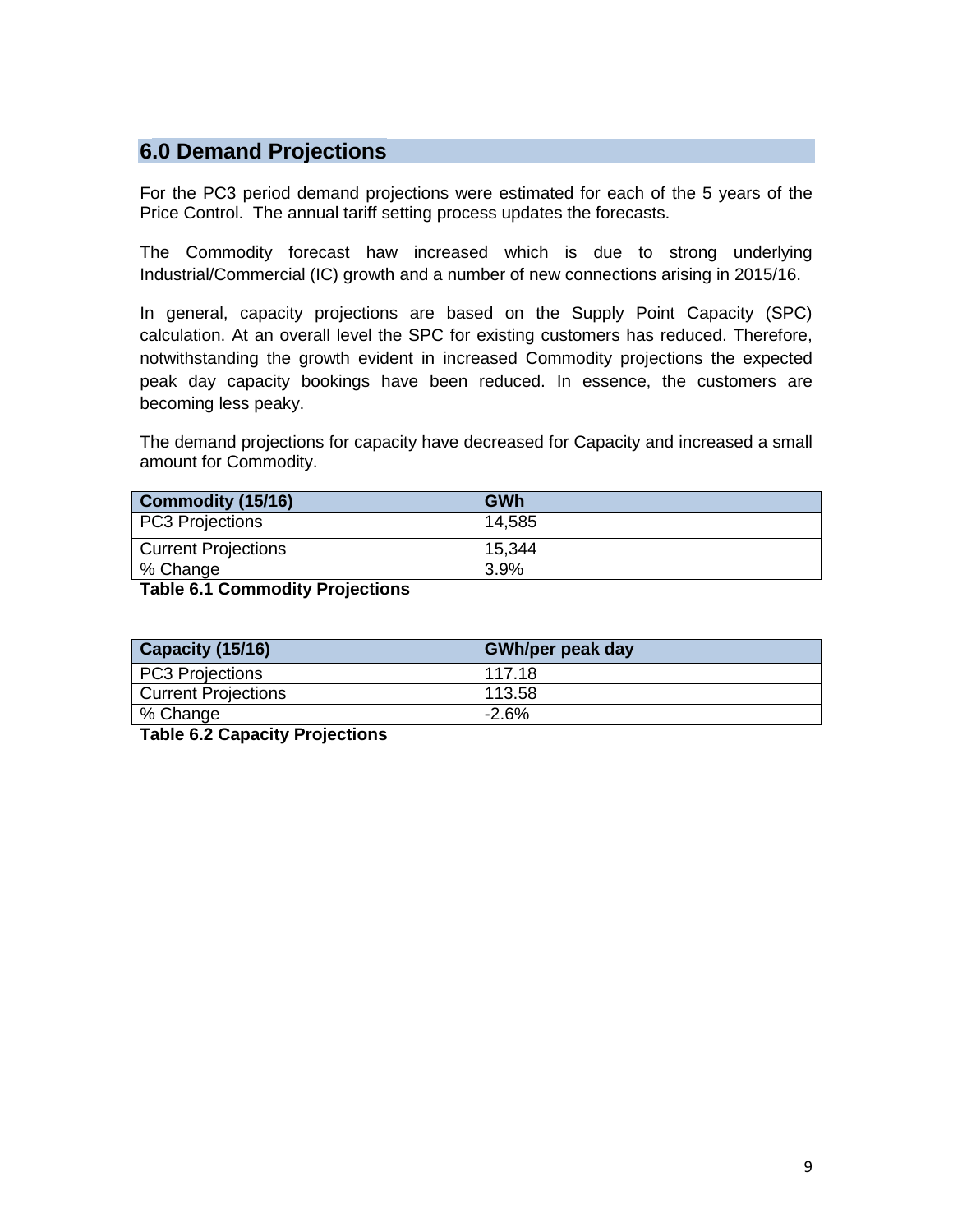# **7.0 CER Decision on Distribution Tariffs for 2015/16**

Previous sections outline the elements affecting the Distribution tariffs to apply from October 2015. The five year revenue review (CER 12/194) profiles the revenues over the five years and sets a revenue for each year (€943m over the 5 years, on average €189m per year, all in 10/11 monies). The 15/16 revenues (€188m) are just under 1% higher than the 14/15 revenues (€187m).

These revenues are then adjusted for inflation and for any additional revenues required for 15/16 and for corrections in previous years. Additionally, as noted in section 6 the Supply Point Capacity (SPC) for existing customers has reduced leading to a reduction in the overall capacity bookings from what had been expected.

The combination of these factors are responsible in large part for the increase in tariffs when compared to 14/15 tariffs.

The CER hereby directs Gas Networks Ireland to implement the tariffs set out in the table below from  $1<sup>st</sup>$  October 2015 –  $30<sup>th</sup>$  September 2016. A worked example, outlining the effect on an average residential dwelling is also shown below.

| <b>Volume Range (MWh)</b> |            | <b>Capacity Charge( c/peak day kWh)</b> |         |                        |  |
|---------------------------|------------|-----------------------------------------|---------|------------------------|--|
| $\geq$                    | $\leq$ or= | Total<br>B<br>A                         |         |                        |  |
| $\Omega$                  | 73         | 153.6833                                |         | 153.6833               |  |
| 73                        | 14,653     | 136.0469                                | 3.9551  | $A - B * Ln(PDV[MWh])$ |  |
| 14,653                    | 57,500     | 339.8943                                | 48.7750 | $A - B * Ln(PDV[MWh])$ |  |
| 57,500                    |            | 41.9149                                 |         | 41.9149                |  |

**Table 7.1 Capacity charges**

| <b>Volume Range (MWh)</b> |               | <b>Commodity Charge( c/ kWh)</b> |   |              |  |
|---------------------------|---------------|----------------------------------|---|--------------|--|
|                           | $\leq$ or $=$ |                                  | B | <b>Fotal</b> |  |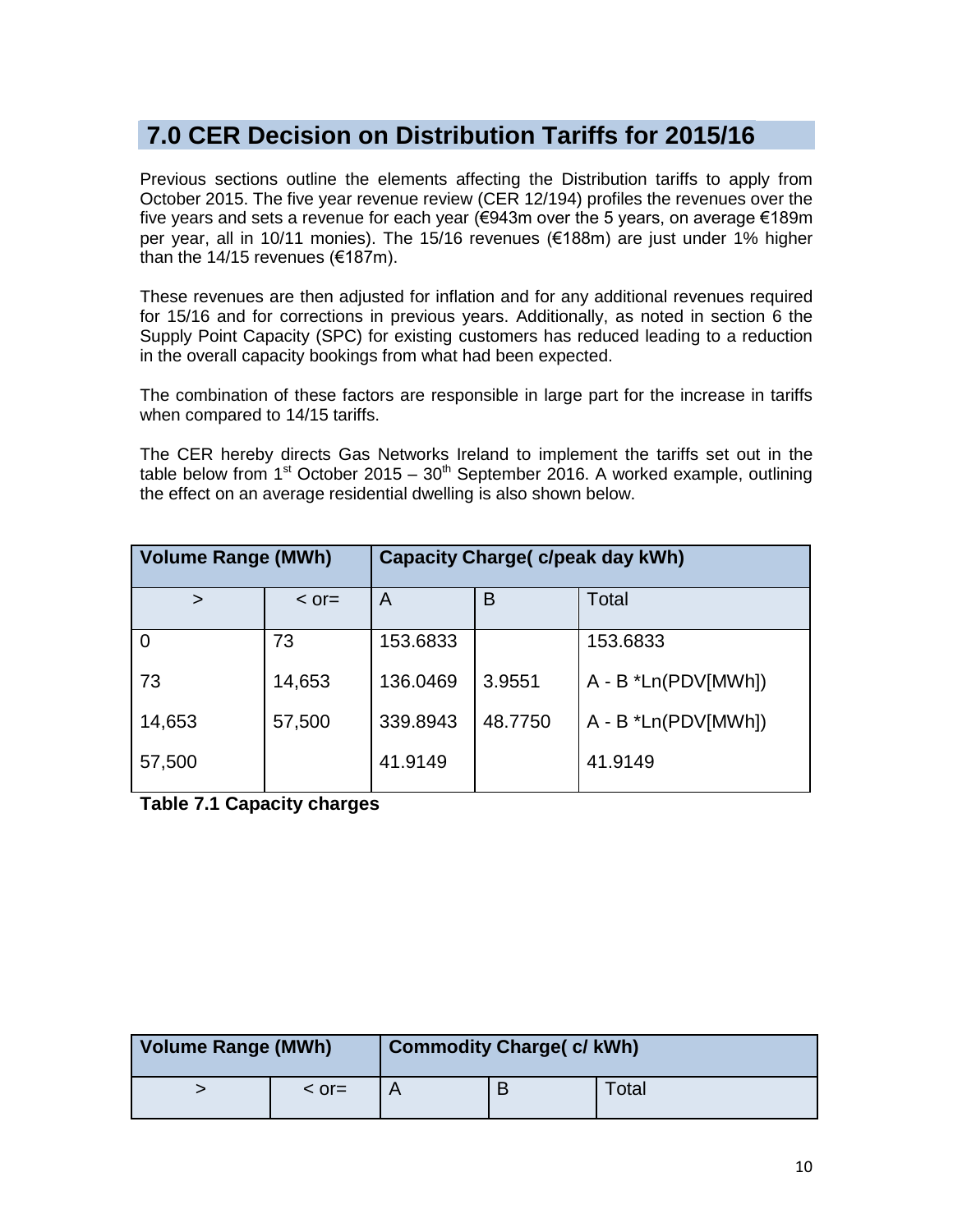| 73     | 0.3412 |        | 0.3412                 |
|--------|--------|--------|------------------------|
| 14,653 | 0.2725 | 0.0265 | A - B *Ln(PDV[MWh])    |
| 57,500 | 0.3176 | 0.0419 | $A - B * Ln(PDV[MWh])$ |
|        | 0.0621 |        | 0.0621                 |
|        |        |        |                        |

**Table 7.2 Commodity charges**